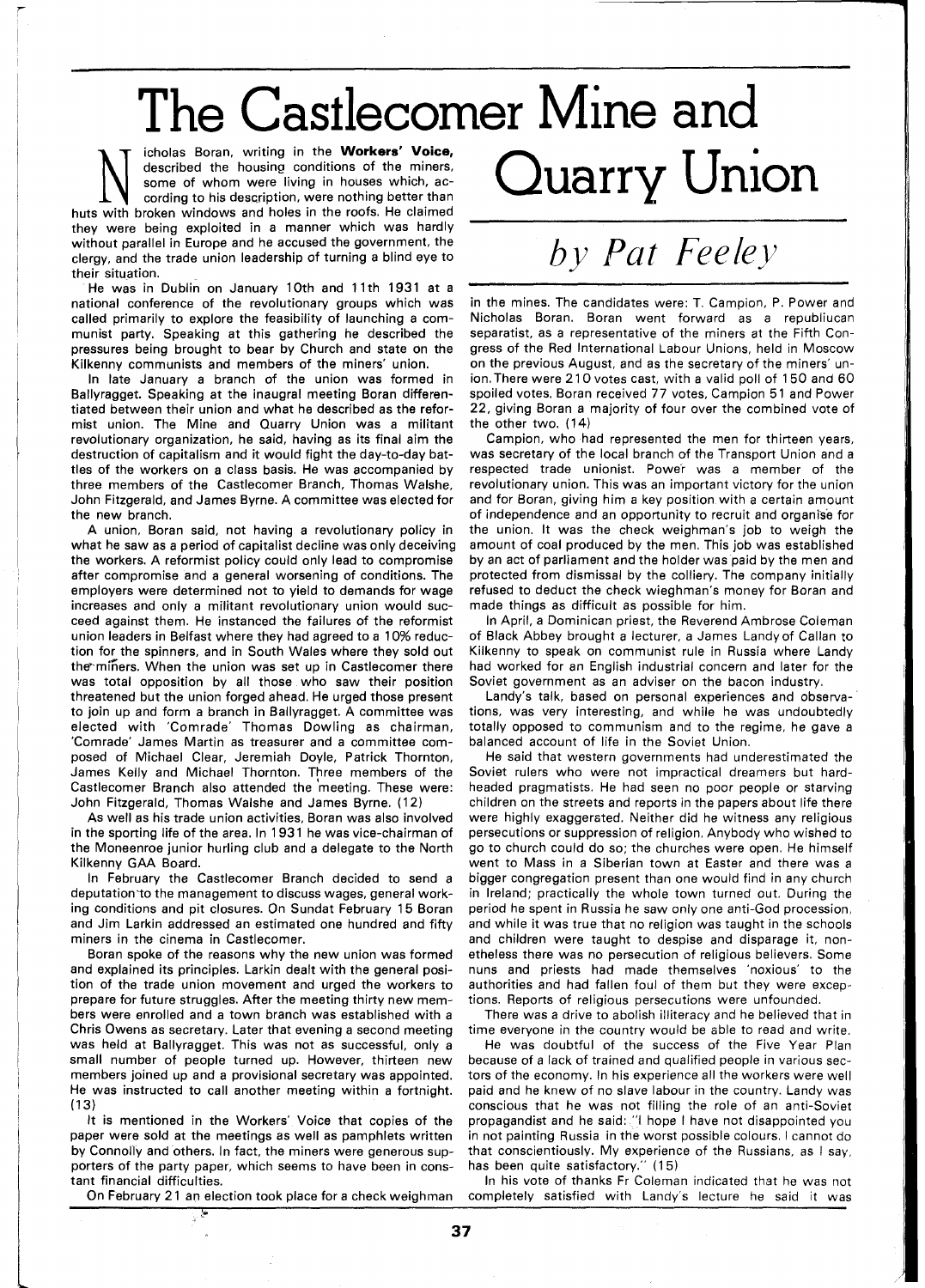necessary to make a few supplementary remarks as Mr Landy had not been in Russia for four or five years. In the meantime the Bolsheviks had grown more powerful and were ruthlessly persecuting religion. The present Pope said it was the worst persecution inflicted on any country at any time. (16)

There was further reaction to the lecture in the local paper the following week. 'Nikolai Othodox Bishop of London' wrote saying that he had read with amazement the report on Landy's lecture. He himself had been in Russia at different times during the twenties and had written articles for the British press on the religious persecutions.

The Bolsheviks might have changed their methods in the meantime but their basic antagonism was undimished,

The heads of their Church had been imprisoned, exiled and executed and the lesser clergy had been deprived of their civil rights and forbidden to teach. All the seminars had been closed, and shrines and monasteries 'desecrated and destroyed', while the government encouraged and supported the antiGod League and organisations and publications hostile to religion.  $(17)$ 

In June Fr Coleman brougnt another speaker to the town, a Russian princess, her Serene Highness the Princess Troubetskoy. The picture she painted was darker than Landy's according to her account the peasants were without food or clothing and were suffering greatly under their new masters.

Princess Troubetskoy, who spoke to a large gathering in the Desart Hall in Kilkenny, on Wednesday evening June 24, was introduced by Fr. Coleman as an outstanding Catholic who had been deprived of everything in Russia and had been living in England for some years. She said, in an oblique reference to Landy, that people who went to Russia and couldn't speak the language were told what the government wanted them to hear.

She had been at Mass in Waterford and she wondered what the people of Waterford would think if the government closed the churches as the Soviet authorities had done in Russia.

In Russia today no one owned a house and living conditions were terrible. Up to 12 people shared a room and from 6,000 to 8,000 people ate together in community halls. Shoes and clothes were rationed as were bread and butter, while the Russians bought in machinery, engineers and industrial instructors so that the Five Year Plan would succeed. She went on to describe the old way of life in southern Russia and finished up by asking those present to pray for the children of Russia who were brought up 'without respect for parents teachers or religion'.

Fr. Coleman thanked her for her address and said it was a refutation of Mr. Landy's statements about the absence of religious persecution. (1 8)

Boran wrote to the **Kilkenny Journal** refuting the account given by the princess, and drawing on his threemonthsvisit to the country, pointed to the achievements of the revolutionary government. There followed an exchange of letters in the correspondence column of the paper. A Russian countess, Olga Bennigsen, condemned the Soviets for their "ruthless tyranny" but cast doubts on the credibility of the Princess Troubetskoy as a commentator on the peasantry.

She wrote: "! wonder if the lecturer ever entered the average peasant's hut, where in a small room a family of, say, fifteen adults, children, infants, not to speak of a floating population of calves, pigs and chickens, were herded for life existing on a diet of black bread, cabbage and potatoes - at the time of famine even this frugal diet was unobtainable. Those who lived on their lands, in close touch with the peasantry, were aware that drastic reforms were imperative. The government had at last realized this and these long-needed reforms were in progress, when the war, which the country was unable to wage, broke out. It was followed by the great upheaval of the revolution which swept everything away". (19)

Fr. Coleman wrote questioning Boran's right to comment on the strength of a brief visit and pointing out that there was no religion taught in the schools in Russia. Two pseudonymous correspondents **Scrutator** and **Sagart** put forward the case that capitalism not copmunism was the answer to Russia's problems. Boran answered all three in a letter of July 21 which

contained an analysis of some of the contemporary political happenings and is a good example of his strong, simple style.

 $\ddot{\mathrm{t}}$  $\mathbf{v}$ tr  $\mathbf{a}$  $t$  $\mathbf b$  $\overline{a}$  $\mathsf{n}$  $\mathsf{t}$  $\mathsf{t}$ Ł ś ŀ  $\mathsf t$  $\mathbf{r}$ f  $\mathbf{r}$ 

 $\mathbf{I}$ 

Boran said that he had travelled extensively in Russia visiting cities, towns, collective farms, industries and coal mines. He had seen a lot there. He had visited no prison camps nor did he believe that there were any. There was no religion taught in the schools because religion had too often been used to divide people and foment war. This did not prevent parents from having religion taught to children at home or in church. He said that communists were not responsible for unrest in Mexico and Spain, contrary to what his opponents wrote, the Freemasons were responsible for this. (20)

Hannah Sheehy-Skeffington, writing in response to Fr. Coleman's statement that only semi-literate people wrote of Russia as Boran did, gave a list of books written, she claimed, by literate non-communists, all of which were friendly, though not uncritical of the Soviets. Alderman Pattison was drawn into the debate and 'Sagart' wrote a vituperative letter attacking Boran. Pseudonymous correspondents were a feature of all the controversies on communism in the **Journal.** Boran replied to a letter-writing signing himself "A Reader" and, in a subsequent letter, 'Stalin'. After this the Editor closed the column on the subject.

Boran spoke in Dublin at the May Day rally, sharing a platform with Jim Larkin, Bill Denn, a Kilkenny carpenter, and Jim Larkin Jnr., the latter two were graduates of the Lenin School in Moscow from where they had recently returned. Denn was well known in Kilkenny. He had attended the local technical school and had been employed at the Kilkenny Woodworkers, at Talbot's Inch. He was in the Volunteers and was interned after 1916. Later he went to work in Dublin. His sister, Miss Eilis Denn was a well known contralto who broadcast frequently on the radio.

At the end of the month a miner, Martin Brennan Roe, was killed and his brother James was seriously injured when a huge boulder fell on them as they were making a road in the mines. Brennan Roe was killed instantly when the stone fell on him and crushed him. The dead miner left behird a young wife and a mother, and there were scenes of anguish and grief when his mutilated body was brought home. Both of the men were members of the breakaway union.

A post-mortem was held in the house on the following day. Boran, writing in the **Workers' Voice,** said that the majority of the jury were men who had never been down a mine and had no real knowledge of miners' working conditions. He castigated Dr. Ryan, who said at the post-mortem that in his opinon death was due to heart failure resulting from shock, when the examination showed that the ribs were broken and the shoulders, collar-bone and head were crushed by the boulder which weighed about a ton. Dr. Ryan was the coal company's doctor.

The coroner did not accept Ryan's verdict either. He found that death was caused by the falling stone and was, in his opinion, an 'unavoidable accident'. Boran disagreed with this and blamed the company for their rationalism and speed-up policies which had been intensified by putting the workers on half-time. It was difficult, Boran wrote, to build roads in pits that were only 18 to 20 inches high and were not wide enough to allow for the construction of proper roads. The miners were not paid enough either to do this work, as it was not considered to be their real work, so they tried to get it done as quickly as possible. He wrote that such accidents were 'unavoidable' only for as long as the 'scandalous conditions' of work prevailed. (21)

In June, 20 members of the R.W.G. gathered in Dublin to hear a report from a member of the British Communist Party on the Eleventh Plenum of the Communist International and again the proposal for the establishment of a communist party in Ireland was put forward.

In April and May the miners were on half-time because there was no sale for the coal. In June they went back on full-time but at a reduced wage. This meant 6d a day less for colliers and 1s less for trammers. It was felt that this was especially hard on the trammers who worked hard and were not well paid at the best of times. Boran and the committee demanded a meeting with management at which they opposed the wage cuts, and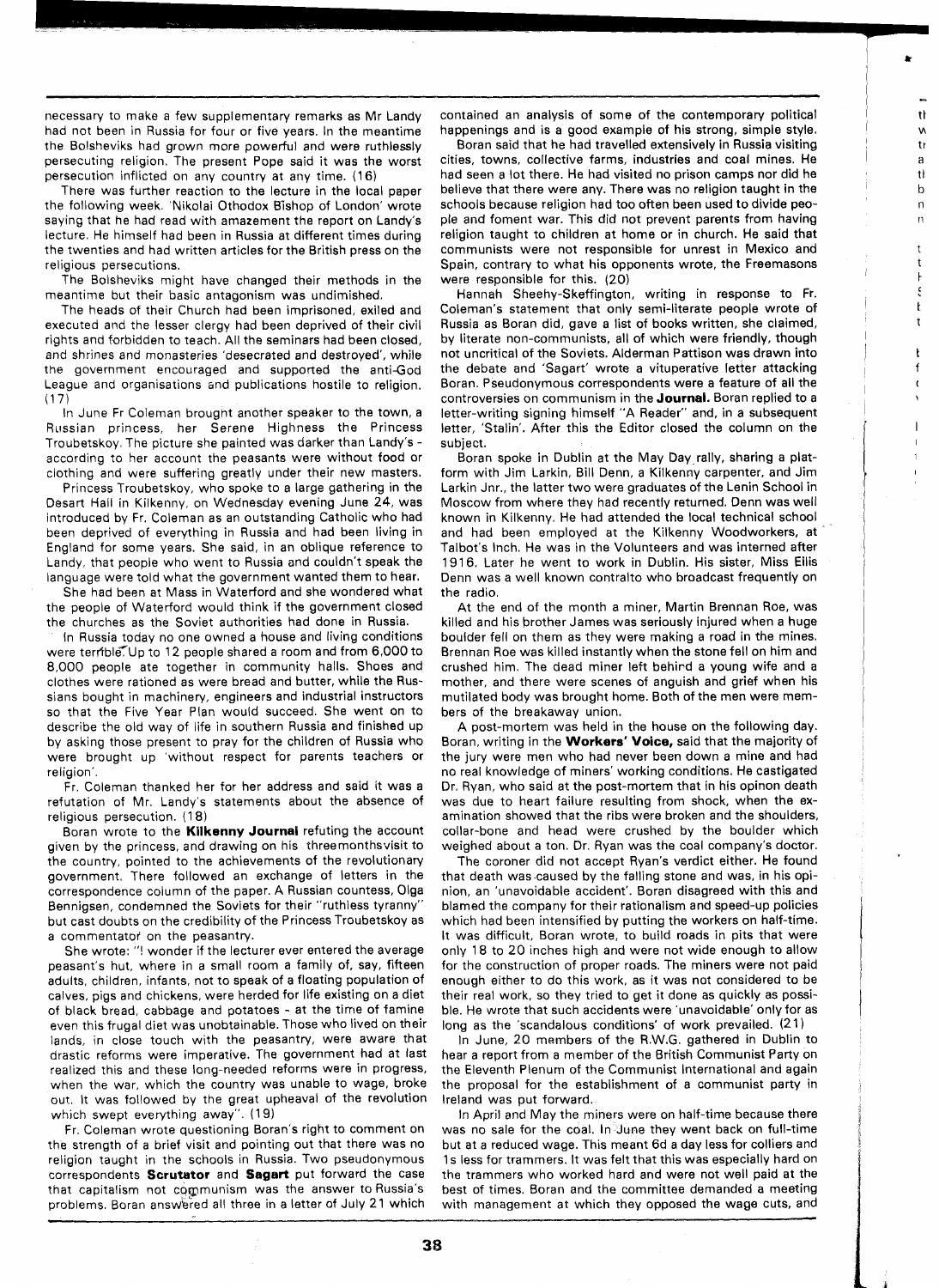though the management were unbending, the Union's stance won support and a number of the Transport members transferred their allegiance to the Mine and Quarry Union. In an article in the party paper Boran pointed to the contradictions in the mine under capitalism: the workers had to go on half-time because of overproduction; the company claimed there was no market for coal; the people of the country needed it, and the miners were denied the quality product they produced.

The trend of bringing foreign speakers to Kilkenny was continued by the R.W.G., when in October they brought the controversial and colourful Indian, Shapurji Saklatvala, to the Town Hall to address a meeting of the Anti-Imperialist League. Saklatvala, who was described as an Indian revolutionary, had been a Westiminster M.P. for Battersea but had lost his seat in the previous election.

There was a very large attendance at the meeting. Two buses, hired specially for the night, brought big contingents from the Moneenroe area. The audience was of a very mixed character, many came out of curiosity to hear and see Saklatvala.

Councillor MacSweeney, a Fianna Fail member of the Kilkenny Corporation, presided. He began by apologising for the unavoidable absence of Peadar O'Donnell, who had been billed to speak. MacSweeney said the meeting had two purposes: to discuss the new coercion act, which he said would 'stagger Hamar Greenwood' and to examine the growth of imperialist tendencies in the country.

Sean Murray, who was greeted with loud applause, said he came from the severed part of the country. The purpose of the meeting was to bring together all who believed in a united Ireland and it was good to see all parties represented. They differed on many things but were united in their opposition to imperialism. The great imperialist powers Britain, the U.S.A. and France were in a state of collapse and even the British pound, that symbol of empire, was in danger. In Ireland, where there was growing unemployment, urban and rural workers were becoming poorer. In the North the linen and ship-building industries were in trouble, and in the Republic Cosgrave believed that the cure for the economic ills was an increase in production, with each man doing two men's work. But while the labourers and small farmers were being driven into beggary by taxes and land annuities, the bankers and millionaires, who paid no taxes, were doing quite well. There was starvation and unemployment in the North and coercion in the South. Workers North and South should unite. They would then, of course, be said to be under the influence of Moscow.

Shapurji Saklatvala said that he had been in Ireland many times before but this was his first visit to Kilkenny. When he was a member of parliament he had voted against the Free State Bill and had demanded a Workers' Republic. But he was just one man opposed by the 614 other M.P.s In the past the conquered races had never united against the common foe while the people of India were in sympathy with Ireland's fight for freedom, ships had arrived bringing the Leinster Regiment or the Royal Irish Rifles to shoot down Indian patriots. This was now beginning to change and people were uniting in the struggle against imperialism and capitalism. The Anti-Imperialist League was open to men of all races and of every creed. Their enemies, who were shrewd and cunning, will say the League is a form of communism. "It will be said that you'll be called upon to deny you God or be false to your religion. Don't entertain any of that bunkum, nonsense and humbug".

Concluding Saklatvala said that British capitalism was staggering but would not fall until its enemies attacked it.

Nixie Boran, the final speaker, said the capitalist were looking for guarantees that the workers would accept low wages before investing their money. He forecast a wholesale attack on wages and working conditions which could only be defeated by organising internationally, and proposed a resolution calling for the release of all imprisoned revolutionaries North and South. This was seconded by Paddy Farrell.

Sean Murray concluded the proceedings by saying that he hoped that all shades of opinion would be represented on the Anti-Imperialist committee in Kilkenny. **(22)** 

Fr. Coleman reacted quickly to the meeting, condemning it as nothing other than an attempt to set up a communist party. He said, Boran, Murray and Saklatvala were communists and supported worldwide red revolution. They were, however, afraid to preach pure communism so they dressed it up in quasinationalism. A pattern could be seen, he said, in some recent months, the Saor Eire congress in Dublin, Saklatvals's arrival, a conference called to co-ordinate the struggle by all sections of the labour and nationalist movements and Michael Price's speech at a Feis in Clare where he spoke of depriving nonproductive sections of society for citizenship. These were laying the ground for violent revolution. Saklatvala had said that communism had nothing to do with religion. This was not so and Fr. Coleman went on to quote from the A.B.C. of communism to



**The Vera Colliery at Castlecorner.**